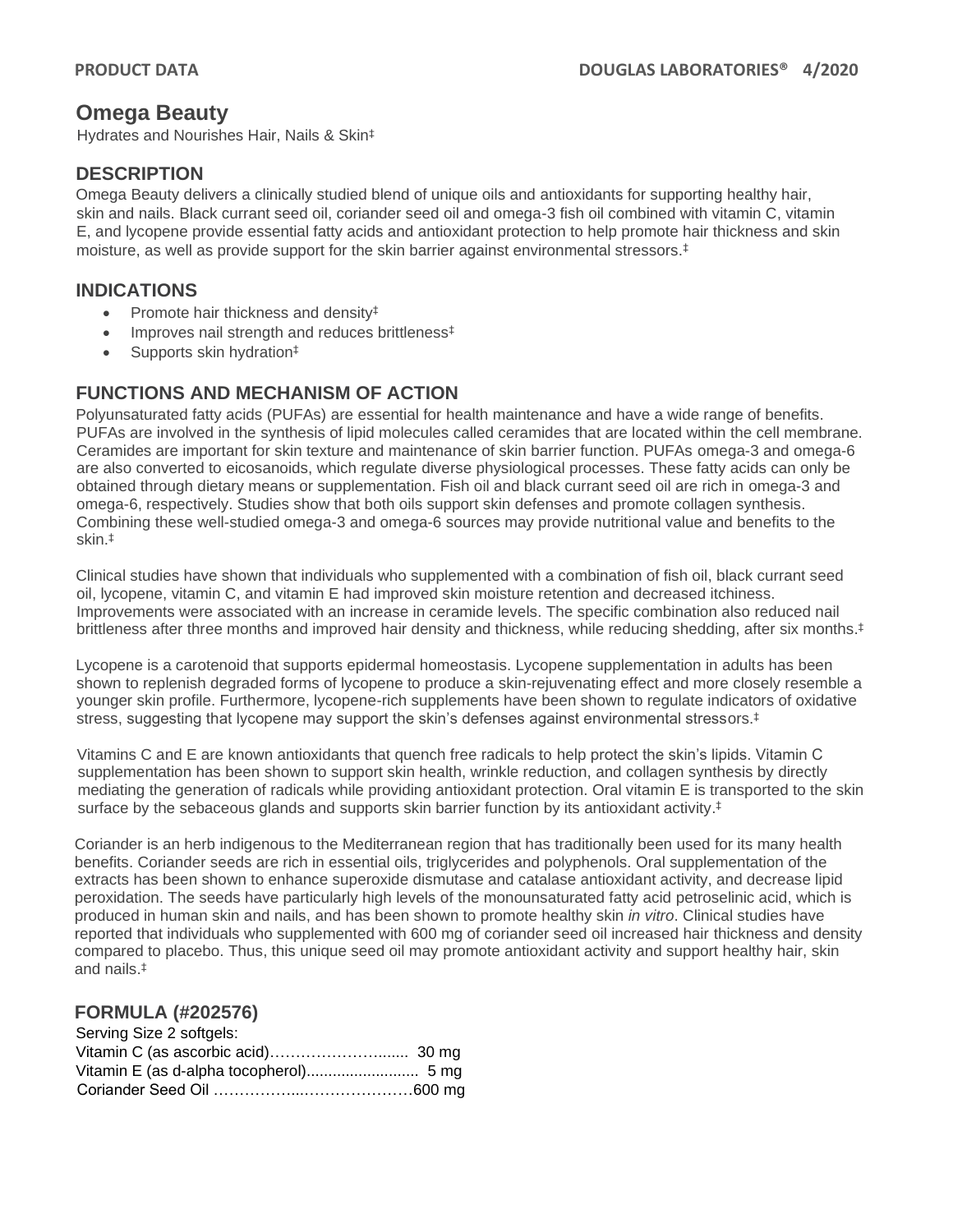| Omega-3 Triglyceride Concentrate  500 mg<br>Providing: |
|--------------------------------------------------------|
|                                                        |
|                                                        |
|                                                        |
|                                                        |
|                                                        |
|                                                        |
| Providing:                                             |
|                                                        |
|                                                        |

Other ingredients: Glycerin, Gelatin, Yellow Beeswax, Purified Water, Annatto (for color), Sunflower **Lecithin** 

Contains: Fish (anchovies, sardines) Gluten-Free, Non-GMO

## **SUGGESTED USE**

Adults take 2 softgels daily with food or as directed by a health professional. For additional hair health benefits, take with Hair Growth+.‡

## **STORAGE**

Store in a cool, dry place, away from direct light. Keep out of reach of children.

#### **REFERENCES**

Ruiz-López N, Sayanova O, Napier JA, et al. *J Exp Bot*. 2012;63, 2397–2410. Breiden B, Sandhoff K. *Biochim Biophys Acta*. 2014;1841:441–452. Sinclair AJ, Li D. *J Oleo Sci*. 2001;50:373–379. Brock TG, Peters-Golden M. *Sci World J*. 2007;7:1273-84. Jones KD, Ali R, Khasira MA, et al. *BMC Med*. 2015;13,93. Bakowska-Barczak AM, Schieber A, Kolodziejczyk P. *J Agric Food Chem*. 2009;23;57(24):11528-36. Huang TH, Wang PW, Yang SC, et al. *Marine Drugs*. 2018;16:256. Rhodes LE, Durham BH, Fraser WD, et al. *J Invest Dermatol*. 1995;105(4):532-5. Hankenson KD, Watkins BA, Schoenlein IA, et al. *Proc Soc Exp Biol Med*. 2000;223(1):88-95. Li L, Hwang E, Ngo HTT, et al. *Photochem Photobiol*. 2018;94(5): 1032-1039. Nanashima N, Horie K, Maeda H, et al. *Nutrients*. 2018;10(4):495. Lorencini M, Brohem CA, Dieamant GC, et al. *Ageing Res Rev.* 2014;15:100-115. Petyaev IM, Pristensky DV, Morgunova EY, et al. *Food Sci Nutr*. 2019;7(4):1157-1165. Semba RD, Patel KV, Ferrucci L, et al. *Clin Nutr* (Edinburgh, Scotland). 2010;29:600-4. Pullar J, Carr A, Vissers M. *Nutrients*. 2017;9(8). Keen MA, Hassan I. *Indian Dermatol Online J*. 2016;7(4):311-315. Hinek A, Kim HJ, Wang Y, et al. *J Dermatol Sci*. 2014;75:173–182. Kishimoto Y, Saito N, Kurita K, et al. *Biochem Biophys Res Commun*. 2013;430, 579–584. Lee C, Yang H, Kim S, et al. *Int J Cosmet Sci*. 2016;38(4):375-81. Kim M, Yang H, Kim H, et al. *Int J Cosmet Sci*. 2014;36(3):207-12. Ekanayake-Mudiyanselage S, Kraemer K, Thiele JJ. *Ann N Y Acad Sci*. 2014;1031:184-94. Prachayasittikul V, Prachayasittikul S, Ruchirawat S, et al. *Food Res Int.* 2017;105:305-323. Kansal L, Sharma V, Sharma A, et al. *Int. J. Appl. Bio. Pharm. Tech*. 2011;2:65–83.

#### **For more information on Omega Beauty, visit douglaslabs.com**

‡These statements have not been evaluated by the Food and Drug Administration. This product is not intended to diagnose, treat, cure, or prevent any disease.